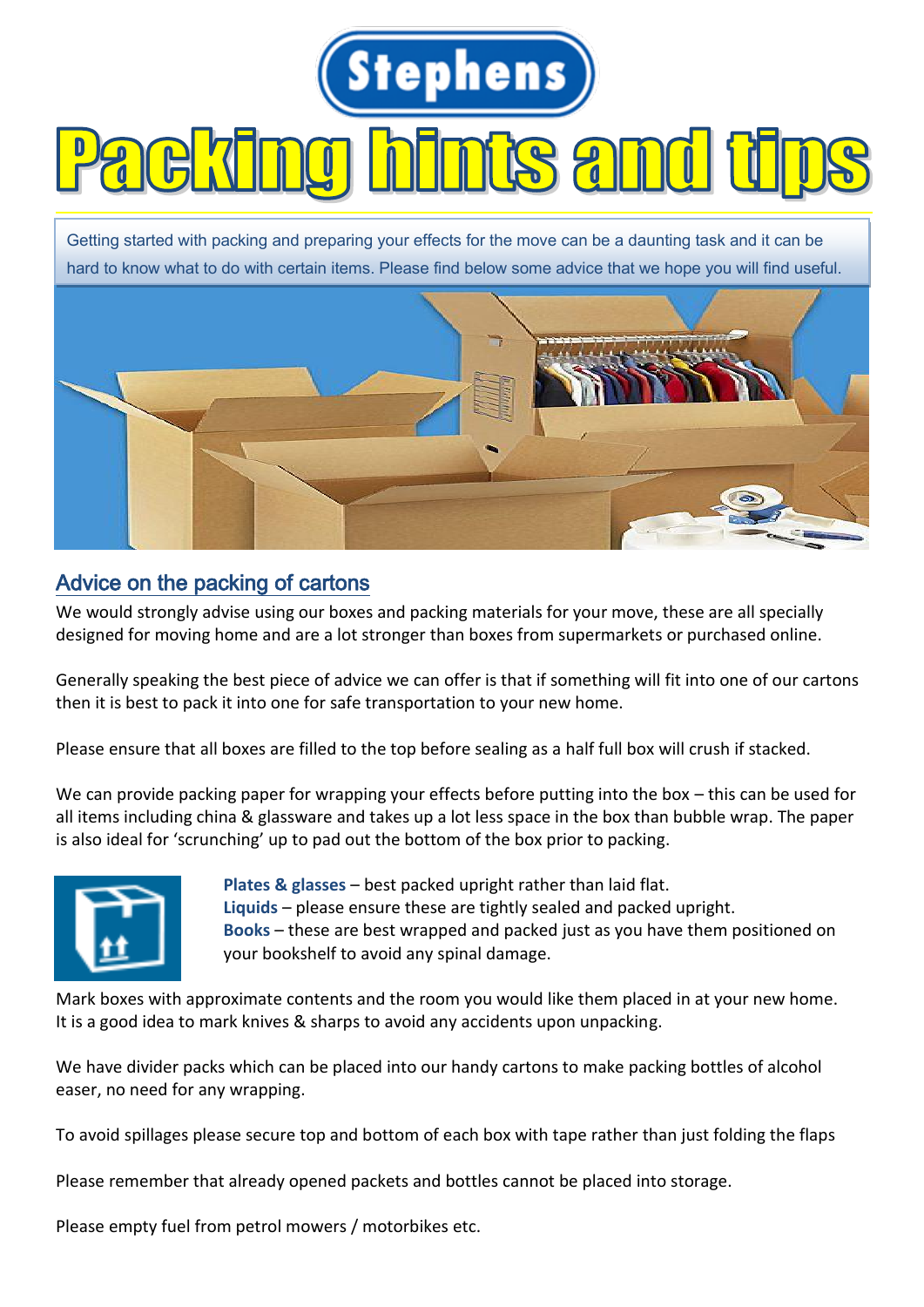# **Other items**

**Fixtures and fittings** – items attached to the fabric of the house that you would like to take with you should be detached and packed in readiness. These may include curtains, curtain rails, light fittings, shelving and picture hooks.

**Self-assembly furniture** – our surveyor will have advised on anything that he felt needed to be dismantled during his visit. If you have agreed to do this yourself then please ensure this is completed prior to move day. If we are undertaking this for you we are unable to guarantee the final condition of self-assembly items as they are only designed to be assembled once.

**Plants** – houseplants are best packed together in an open box. If the pots are made of china or fragile you might like to pad out the bottom of the box with some scrunch. Please group all outdoor potted plants together on your patio.

**Garden tools** – hand tools can be packed into cartons but larger tools are best secured together in manageable bundles.

**Oils and paint** – please ensure these are tightly sealed and packed together in a strong box



# **Items we are unable to move**

- x Flammable substances x Unsealed paint tins x Creosote
- 
- 



ı

x Paraffin x Matches x Gas bottles

These invalidate your insurance cover. Other containers or bottles should be securely sealed to prevent spillage. x Food (for moves into our store).

Our terms and conditions and terms of insurance do not cover jewellery, watches, precious stones, money, coins, bullion, deeds, bonds, securities, stamps, furs, tobacco or cigars. It is best to pack these items yourself and carry them in the car. Please refer to the paperwork sent with our quotation for a complete list of exclusions.

# **What will you do with my…….?**

**Hanging Clothes** - Portable clothes rails will be on our vehicle on move day, our crew will transfer your clothes straight from your wardrobe onto the rails and then on delivery, hang everything back in your wardrobes. These robes are available for purchase if required, if for example you do not have wardrobes at your new home yet.

**Flat Screen Television** - Most households now own a large flat screen television, if you have the original box great, if not please disconnect/take down from the wall and our team will carefully protect this for you using our specialist padded covers.

**Sofas** - We have specialist sofa covers which are put on sofas/armchairs in your home before they are moved.

**White goods** - We have padded covers for fridges, freezers & fridge freezers. Please ensure your white goods have been emptied, unplugged and are ready to be moved – we will then put the covers onto them before removing them from your kitchen. If you are moving locally, freezers can be left full but the food will be moved at your own risk.

**Mattresses** - We have bags and covers to protect these.

**Pictures/Mirrors** - Please wrap and box all small pictures and mirrors.

Larger ones can be left hanging and our removals crew will take these down and wrap these in blankets for you. If you would also like to bubble wrap these that's fine too.

**Folded Clothes/Linen** - Can be left in drawers and our removals teams will remove the drawers to move the furniture safely. You may like to cover the top of the clothes with some packing paper for added protection.

**Will you protect my carpets/flooring?** - Yes we have specialist covers which will be placed on all your floors and carpets where required. Mats will be placed in your hallway and banisters and stairs fully protected also.

If you are taking carpets with you they should be unfastened ready for our crew to lift and roll. Unfortunately we are unable to re-fit these at your new home.

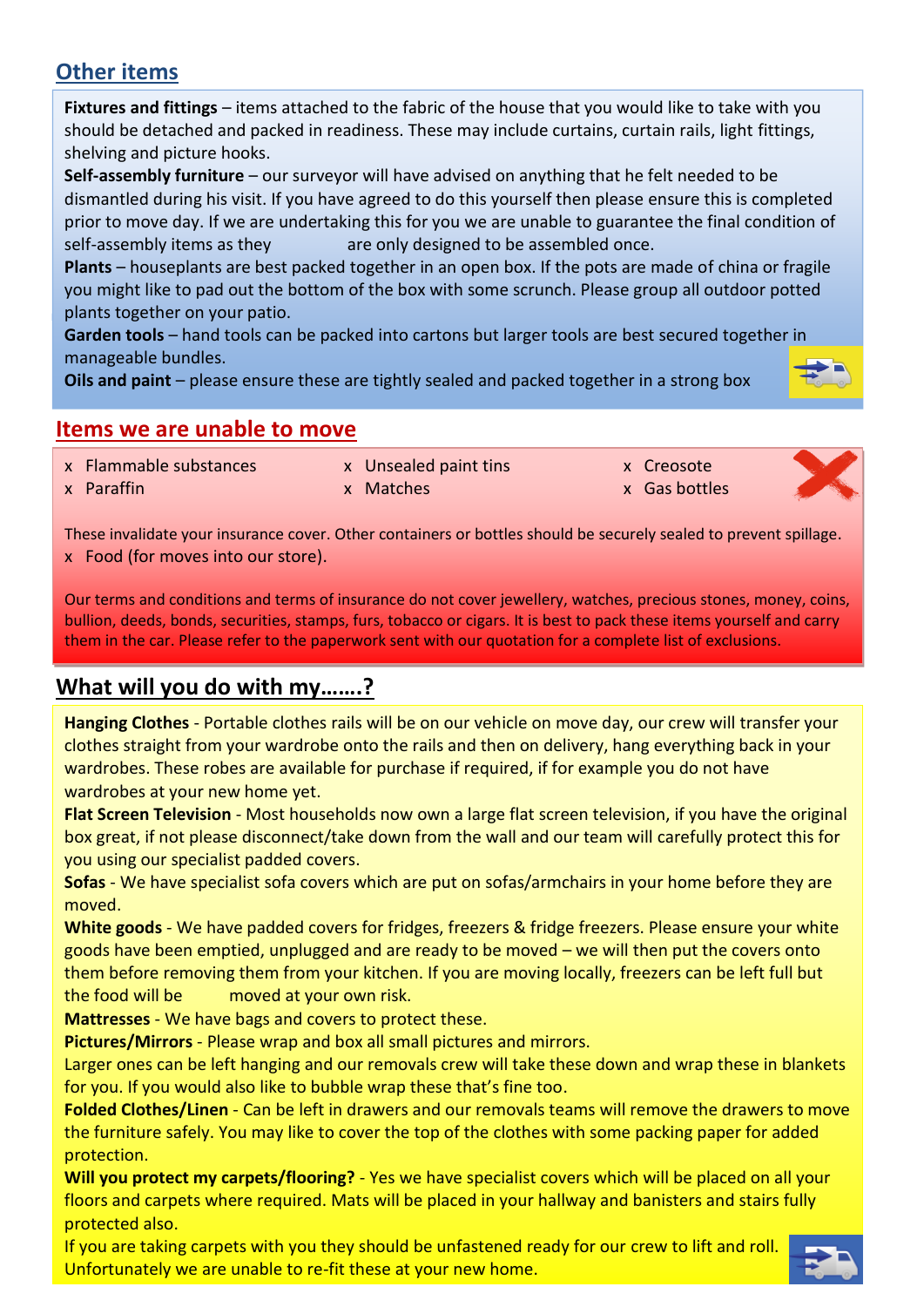# A MOVINGHOUSE CHECKUST V (Stephens

## Forget the panic and feel prepared with our checklist

Booking your move with Stephens will ensure that your move is successful and stress free. However, there are a few things you can do to make your move simpler:

## A MONTH BEFORE YOUR MOVE

- $\Box$  Arrange and confirm your removal date as far in advance as possible
- $\Box$  Decide what you want to take with you to your new home and what you are leaving behind. A floor plan of your new home may assist you

## UP TO THREE WEEKS AHEAD

- $\Box$  Sort out the contents of your garage
- $\Box$  Start running down freezers
- $\Box$  Arrange childcare for move day moving with children can be stressful and although older children may enjoy being involved, you may decide that it will be better for younger children if you arrange for them to go to relatives or friends on moving day.
- $\Box$  Make arrangements for moving your pets moving can be disruptive for pets so you may want to ask a vet for advice on taking care of your animals during the move.
- $\Box$  Clear out unwanted belongings moving home is an ideal time to have a clear out.

#### UP TO TWO WEEKS AHEAD

- $\Box$  Dismantle self-assembly furniture, unless we have agreed to do this for you
- **E** Arrange for professional disconnection of kitchen appliances, including your washing machine so that that the drum is secured
- $\Box$  Arrange to have the gas, electricity, telephone and water meters read
- $\Box$  Notify your essential service providers, banks etc. about your move
- $\Box$  Have your telephone number transferred or changed.
- $\Box$  Arrange for your post to be redirected
- $\Box$  Clear the loft unless we have agreed to do so
- $\Box$  Dismantle sheds, greenhouses etc. unless we have agreed to do this for you
- $\Box$  Drain fuel from lawnmowers & motorcycles
- $\Box$  Remove any fixtures and fittings you are taking
- $\Box$  If moving in or out of a block of flats arrange to have the manual override key or priority use of the lift

### UP TO ONE WEEK BEFORE

- $\Box$  Put all important documents in one box which you will move yourself – to include passports, driving licenses, wills, birth certificates, insurance papers, cash and jewellery.
- $\Box$  Cancel any regular deliveries you have to your present home, like milk or newspapers
- $\Box$  Defrost refrigerator and freezer
- $\Box$  Prepare plants for transit
- $\Box$  Set aside an area marked "do not move" for coats, handbags, snacks, tools etc.
- $\Box$  Arrange separate transportation for any dangerous substances

## ON THE DAY OF YOUR MOVE

- $\Box$  Lock your valuables somewhere safe and carry them personally to your new home
- $\Box$  If possessions are being stored, remember to retain important items – passport, driving licence etc.
- $\Box$  Do not put perishable or flammable items in storage
- $\Box$  Before the removal van departs, check nothing has been forgotten. Responsibility is yours to see nothing is moved or left behind in error
- $\Box$  Ensure that our crew has directions to your new property and a phone number to contact you. Agree a meeting time at your new home
- $\Box$  Arrive at your new property with the keys before the removal van.